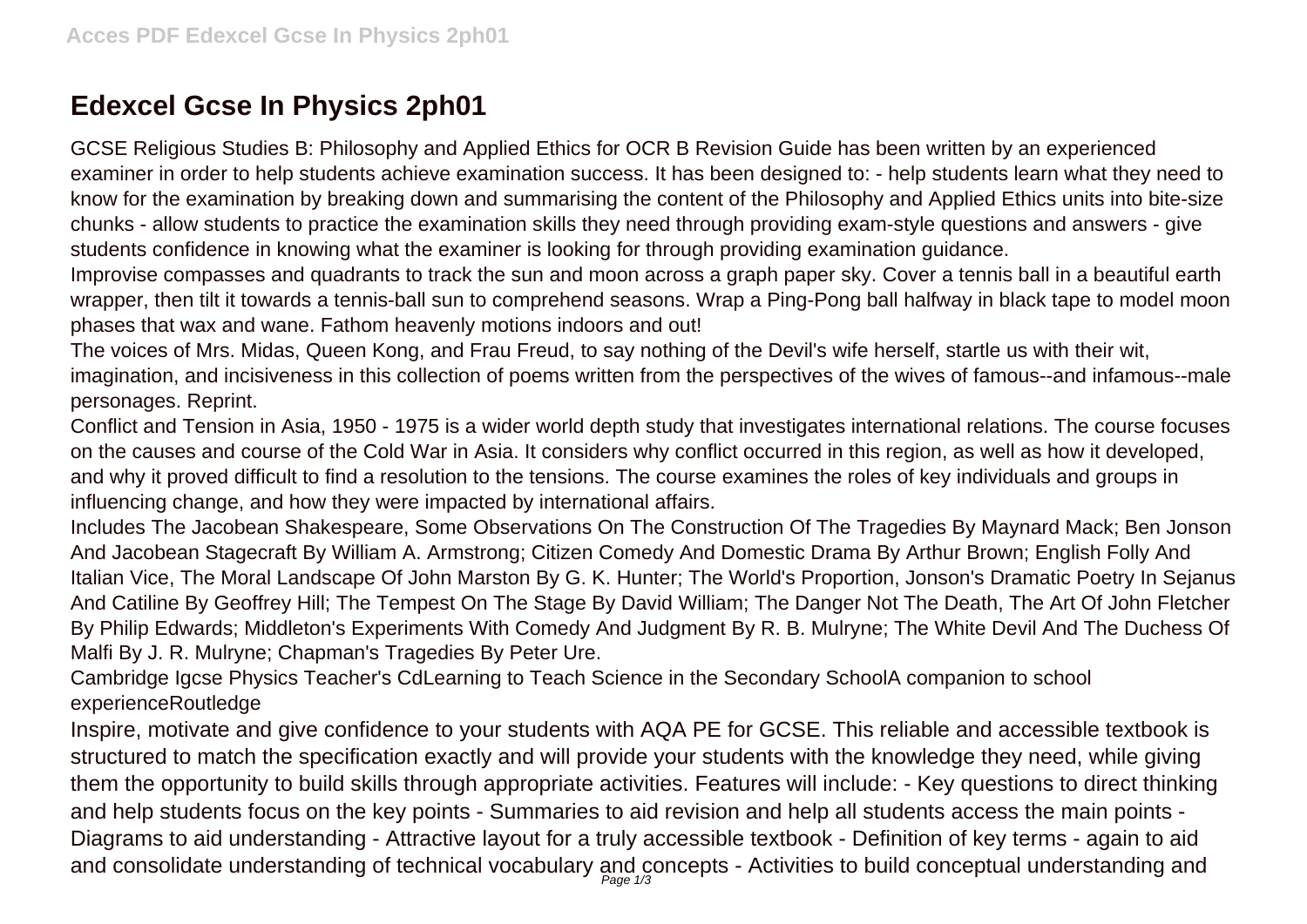sound knowledge and understanding, analysis, evaluation and application skills.

The Nether, a daring examination of moral responsibility in virtual worlds, opens with a familiar interrogation scene given a technological twist. As Detective Morris, an online investigator, questions Mr. Sims about his activities in a role-playing realm so realistic it could be life, she finds herself on slippery ethical ground. Sims argues for the freedom to explore even the most deviant corners of our imagination. Morris holds that we cannot flesh out our malign fantasies without consequence. Their clash of wills leads to a consequence neither could have imagined. Suspenseful, ingeniously constructed, and fiercely intelligent, Haley's play forces us to confront deeply disturbing questions about the boundaries of reality.

Revised for the GCSE co-ordinated science syllabuses, as well as for GCSE physics, this book is aimed at a wide range of middle-ability students and introduces the basic ideas of physics, incorporating hundreds of applications, uses and examples, with many experiments, investigations and questions, highlighted key concepts and end-of-chapter summaries. Also included is a section giving advice on practical work, essential mathematics, revision, and examination technique.

Dear Novelist: Would you like your readers to live your stories, not merely read them? Deep Point of View anchors your readers inside the point of view character(s) of your novel. This handbook shows you how to perform the transformation from ordinary narrative to deep narrative in clear, easy-to-master steps. I invite you to sweep your writing to the next level with a technique that creates immediacy and intimacy with your readers and virtually eliminates show/don't tell issues. My Best to You, Jill

Covering all GCSE specifications, this tried and tested series has been fully updated to match the (9-1) GCSE Chemistry specifications for first examination in 2018, as well as international specifications. With a focus on science, concepts develop naturally, engaging students and enabling them to get a thorough understanding of Chemistry. Learning to Teach Science in the Secondary School is an indispensable guide with a fresh approach to the process, practice and reality of teaching and learning science in a busy secondary school. This fourth edition has been fully updated in the light of changes to professional knowledge and practice and revisions to the national curriculum. Written by experienced practitioners, this popular textbook comprehensively covers the opportunities and challenges of teaching science in the secondary school. It provides guidance on: • the knowledge and skills you need, and understanding the science department at your school • development of the science curriculum • the nature of science and how science works, biology, chemistry, physics and astronomy, earth science • planning for progression, using schemes of work to support planning, and evaluating lessons • language in science, practical work, using ICT, science for citizenship, Sex